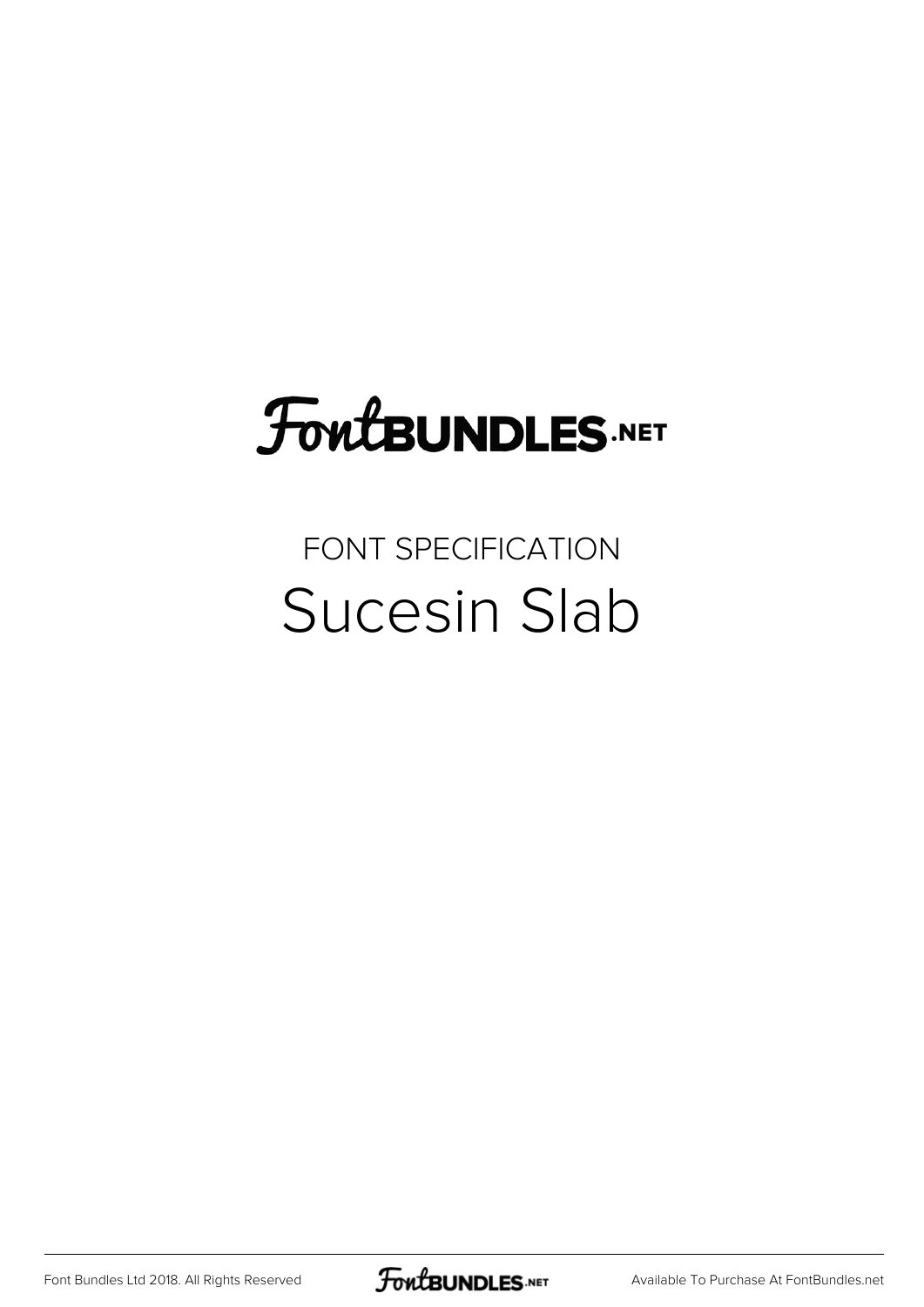#### Sucesion Slab Normal - Regular

**Uppercase Characters** 

## ABCDEFGHIJKLMNOPORSTU UWXYZ

Lowercase Characters

## abcdefqhijklmnopqrstuvw **xyz**

Numbers

### 0123456789

Punctuation and Symbols

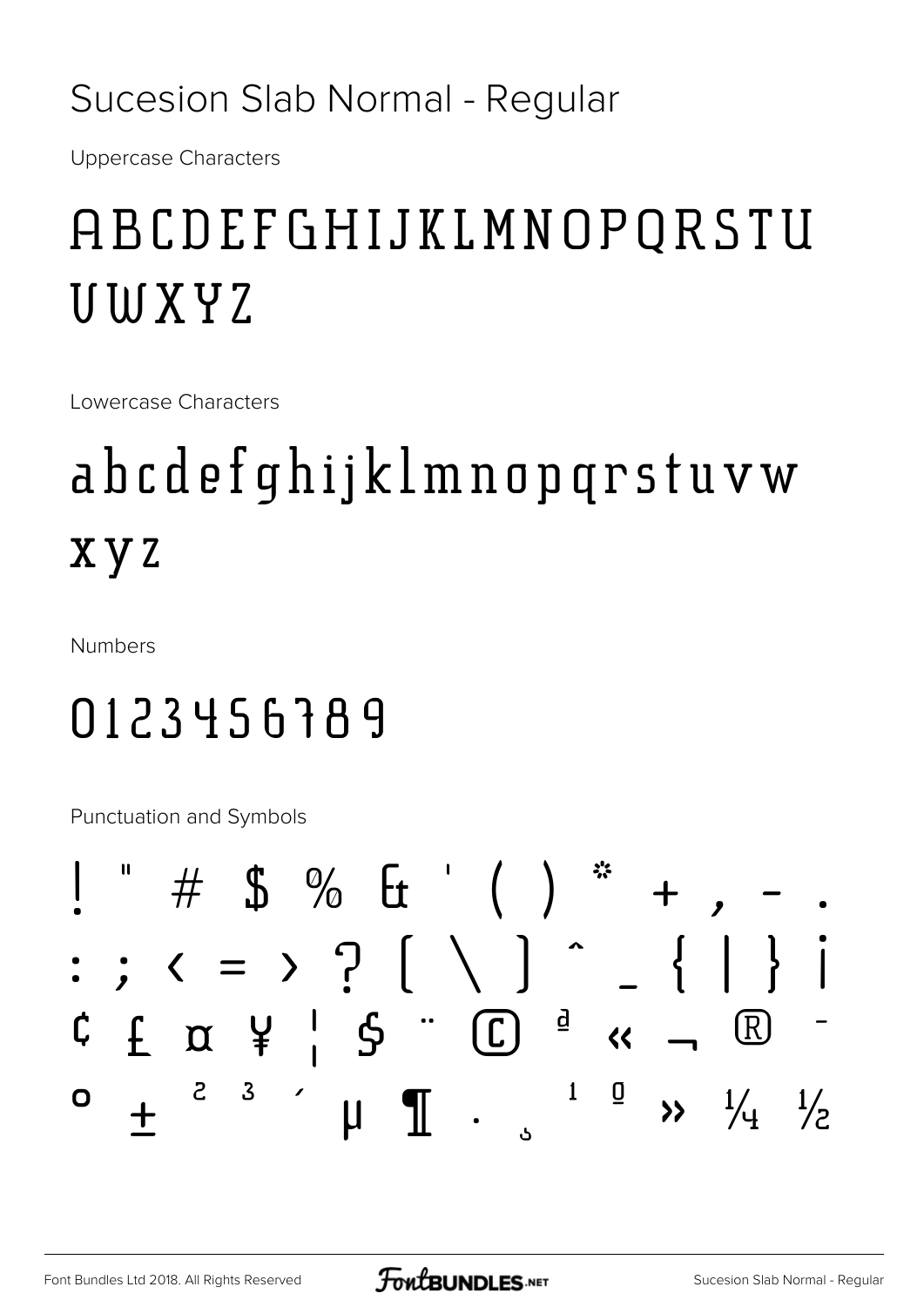All Other Glyphs

|  |  |  | $\dot{H}$ $\dot{H}$ $\dot{H}$ $\ddot{H}$ $\dot{H}$ $H$ $\ddot{L}$                                                                                                                                                                                                                                                                                                                                                                                                                                  |                   |             |
|--|--|--|----------------------------------------------------------------------------------------------------------------------------------------------------------------------------------------------------------------------------------------------------------------------------------------------------------------------------------------------------------------------------------------------------------------------------------------------------------------------------------------------------|-------------------|-------------|
|  |  |  | É Ê Ë Ì Í Ï Ë Ď Ñ                                                                                                                                                                                                                                                                                                                                                                                                                                                                                  |                   |             |
|  |  |  | $\begin{matrix} 0 & 0 & 0 & 0 \end{matrix} \quad \begin{matrix} 0 & 0 & 0 \end{matrix} \quad \begin{matrix} 0 & 0 & 0 \end{matrix} \quad \begin{matrix} 0 & 0 & 0 \end{matrix} \quad \begin{matrix} 0 & 0 & 0 \end{matrix} \quad \begin{matrix} 0 & 0 & 0 \end{matrix} \quad \begin{matrix} 0 & 0 & 0 \end{matrix} \quad \begin{matrix} 0 & 0 & 0 \end{matrix} \quad \begin{matrix} 0 & 0 & 0 \end{matrix} \quad \begin{matrix} 0 & 0 & 0 \end{matrix} \quad \begin{matrix} 0 & 0 & 0 \end{matrix$ |                   |             |
|  |  |  | $\hat{U} \quad \ddot{U} \quad \dot{Y} \quad \rho \quad \beta \quad \dot{a} \quad \dot{a} \quad \hat{a}$                                                                                                                                                                                                                                                                                                                                                                                            |                   | $\tilde{d}$ |
|  |  |  | äåæçèé ê                                                                                                                                                                                                                                                                                                                                                                                                                                                                                           | $\ddot{\theta}$ 1 |             |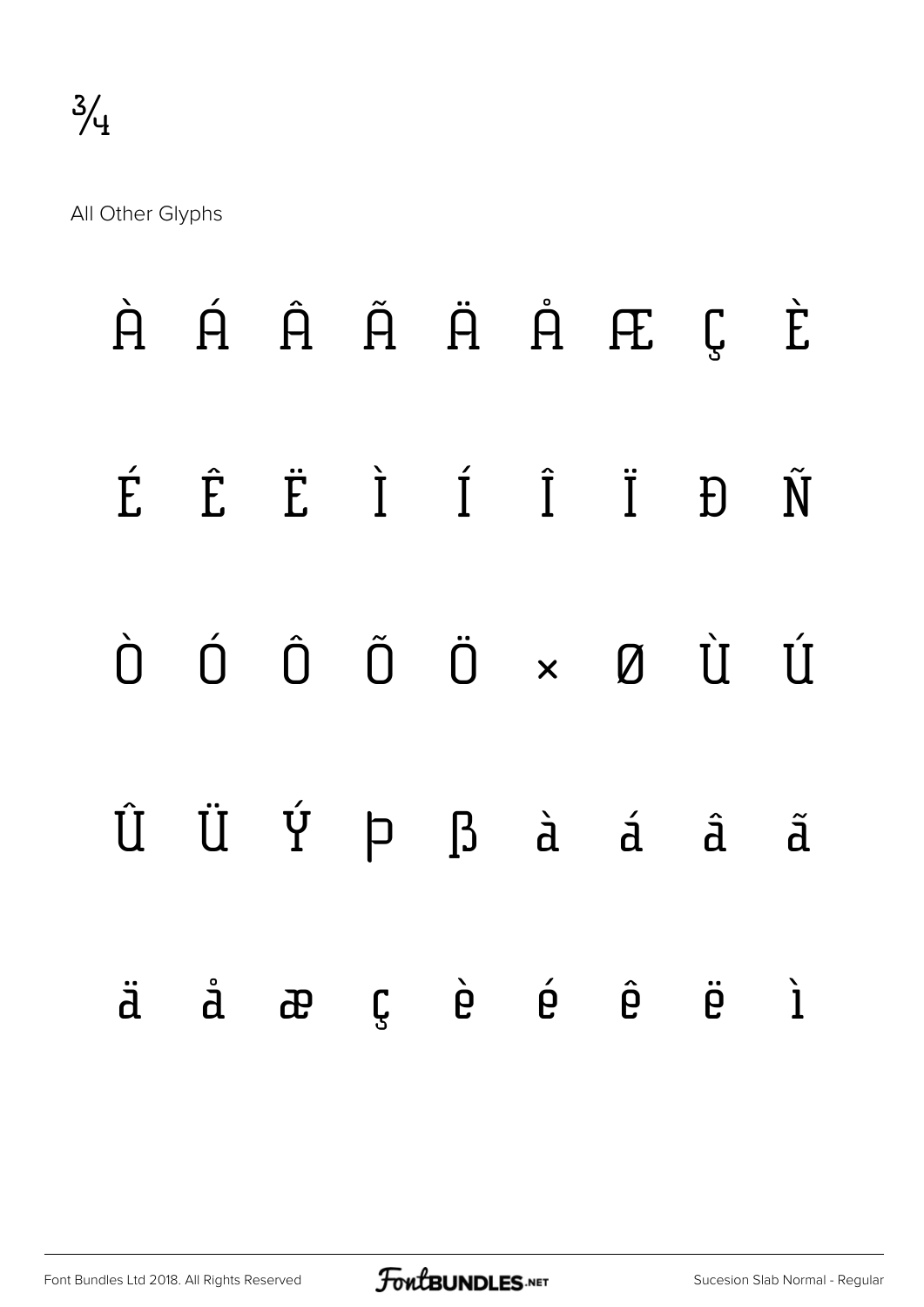| $i$ $i$ $i$ $d$ $\tilde{n}$ $\tilde{o}$ $\tilde{o}$ $\tilde{o}$                                                                     |  |  |  |              |
|-------------------------------------------------------------------------------------------------------------------------------------|--|--|--|--------------|
| $\ddot{\sigma}$ $\div$ $\sigma$ $\dot{u}$ $\dot{u}$ $\ddot{u}$ $\dot{u}$ $\dot{y}$                                                  |  |  |  | $\mathsf{b}$ |
| ÿĀā Ā ā ĄąĆ ć                                                                                                                       |  |  |  |              |
| $\hat{C} \quad \hat{C} \quad \dot{C} \quad \dot{C} \quad \check{C} \quad \check{C} \quad \check{D} \quad \check{d} \quad \check{D}$ |  |  |  |              |
| đĒē Ĕĕ Ė ė Ę ę                                                                                                                      |  |  |  |              |
| Ě ě Ĝ ĝ Ğ ğ Ġ ġ Ģ                                                                                                                   |  |  |  |              |
| $g$ $\hat{H}$ $\hat{h}$ $\hat{H}$ $\hat{h}$ $\hat{I}$ $\hat{I}$ $\hat{I}$ $\hat{I}$                                                 |  |  |  |              |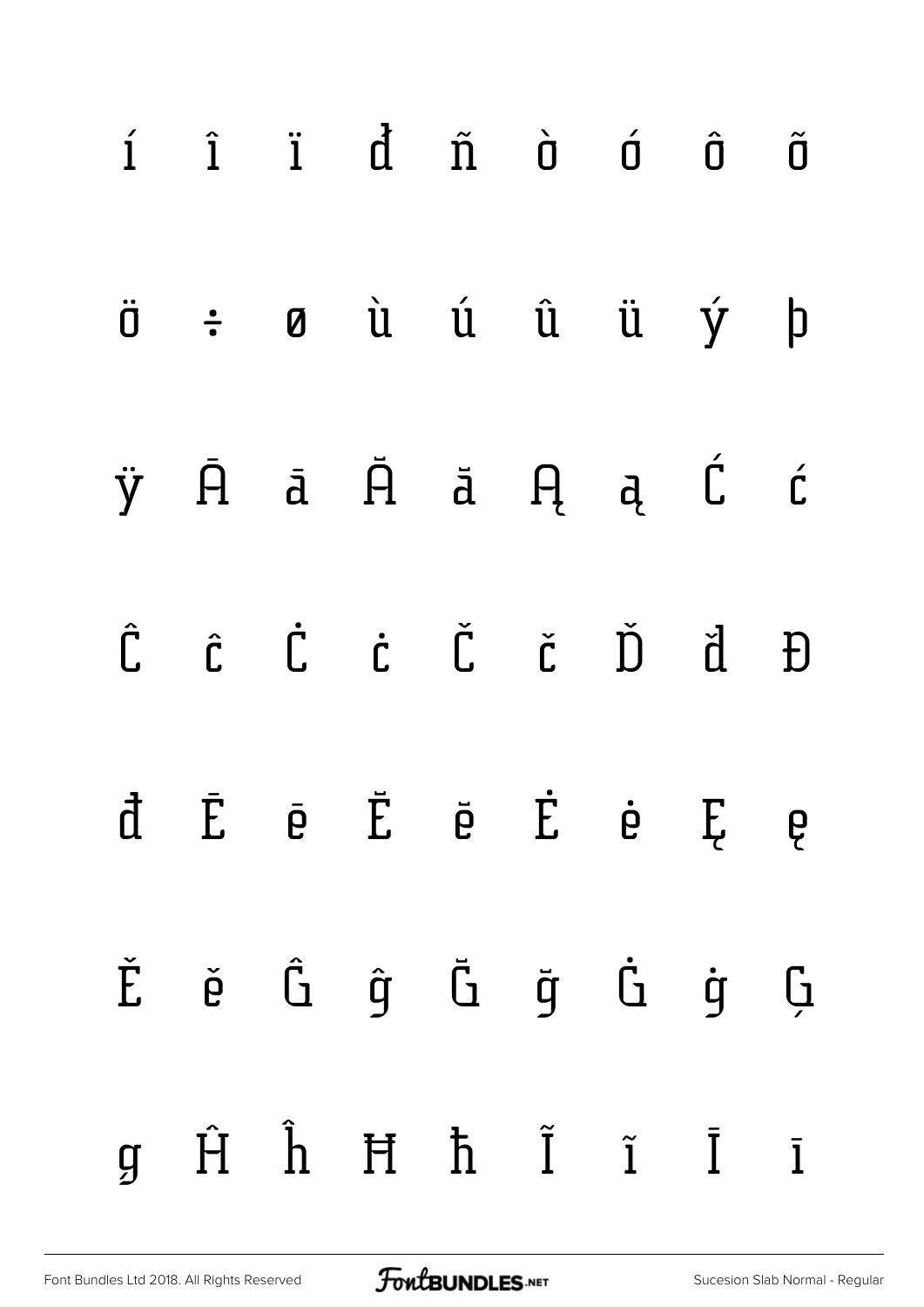|   |   | $\bar{I}$ $\bar{I}$ $\bar{I}$ $\bar{I}$ $\bar{I}$ $\bar{I}$ $\bar{J}$ $\bar{J}$ |                                 |           |                     |                      |
|---|---|---------------------------------------------------------------------------------|---------------------------------|-----------|---------------------|----------------------|
|   |   | j Ķ ķ ĸ í í ļ ļ Ľ                                                               |                                 |           |                     |                      |
|   |   | <i>i i I I I I i j n</i>                                                        |                                 |           |                     |                      |
|   |   | Ň ň 'n Ŋ n Ō Ō                                                                  |                                 |           |                     | $\bar{\mathbf{0}}$   |
|   |   | Ö Ö Œ œ Ŕ ŕ Ŗ ŗ Ř                                                               |                                 |           |                     |                      |
| ř | Ś | $\acute{\mathsf{s}}$ $\hat{\mathsf{S}}$                                         | $\hat{\mathsf{s}}$ $\mathsf{S}$ |           | $\zeta$ $\check{S}$ | $\check{\mathsf{S}}$ |
| Ţ | t |                                                                                 |                                 | Ť ť Ŧ ŧ Ũ | ũ Ū                 |                      |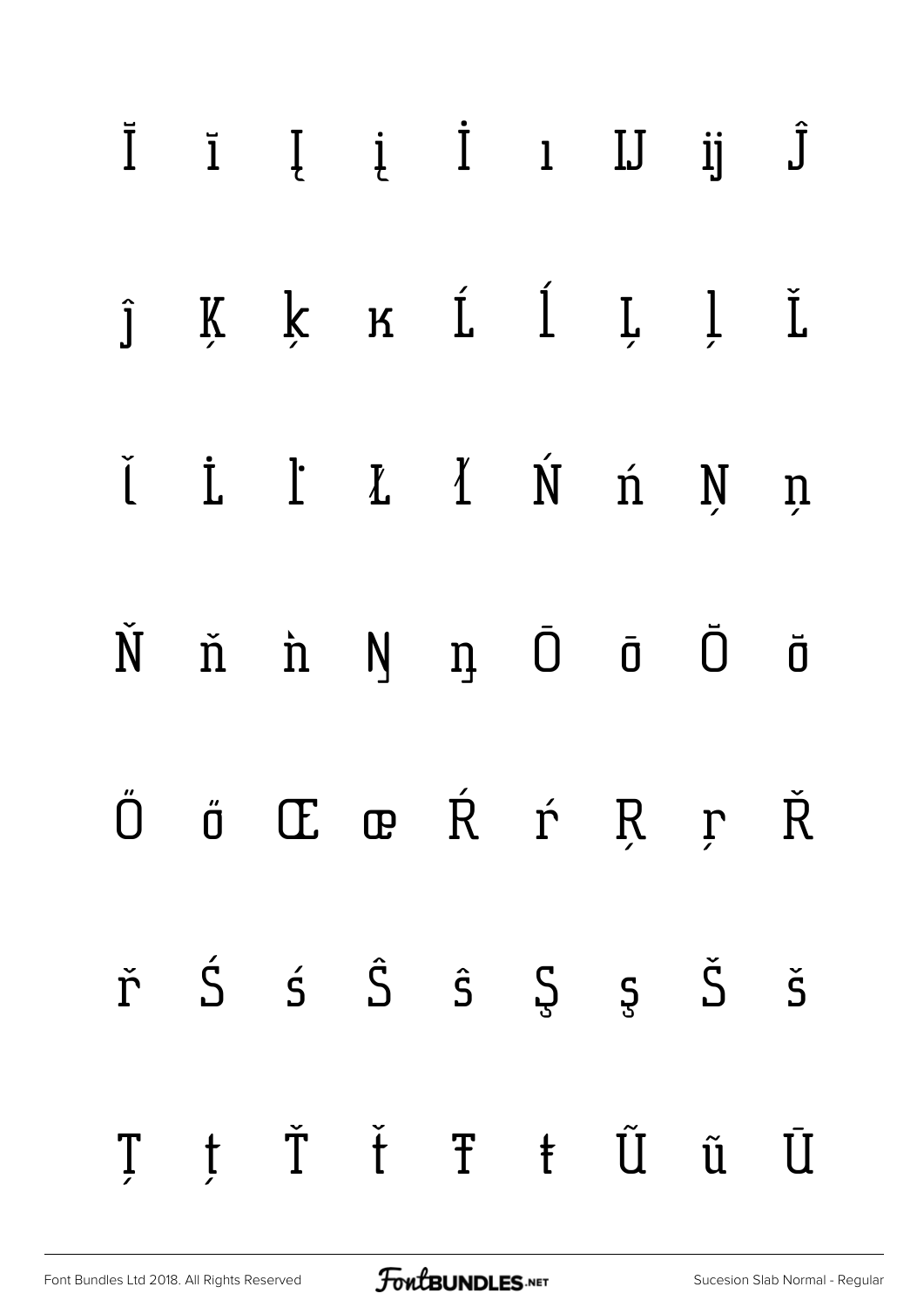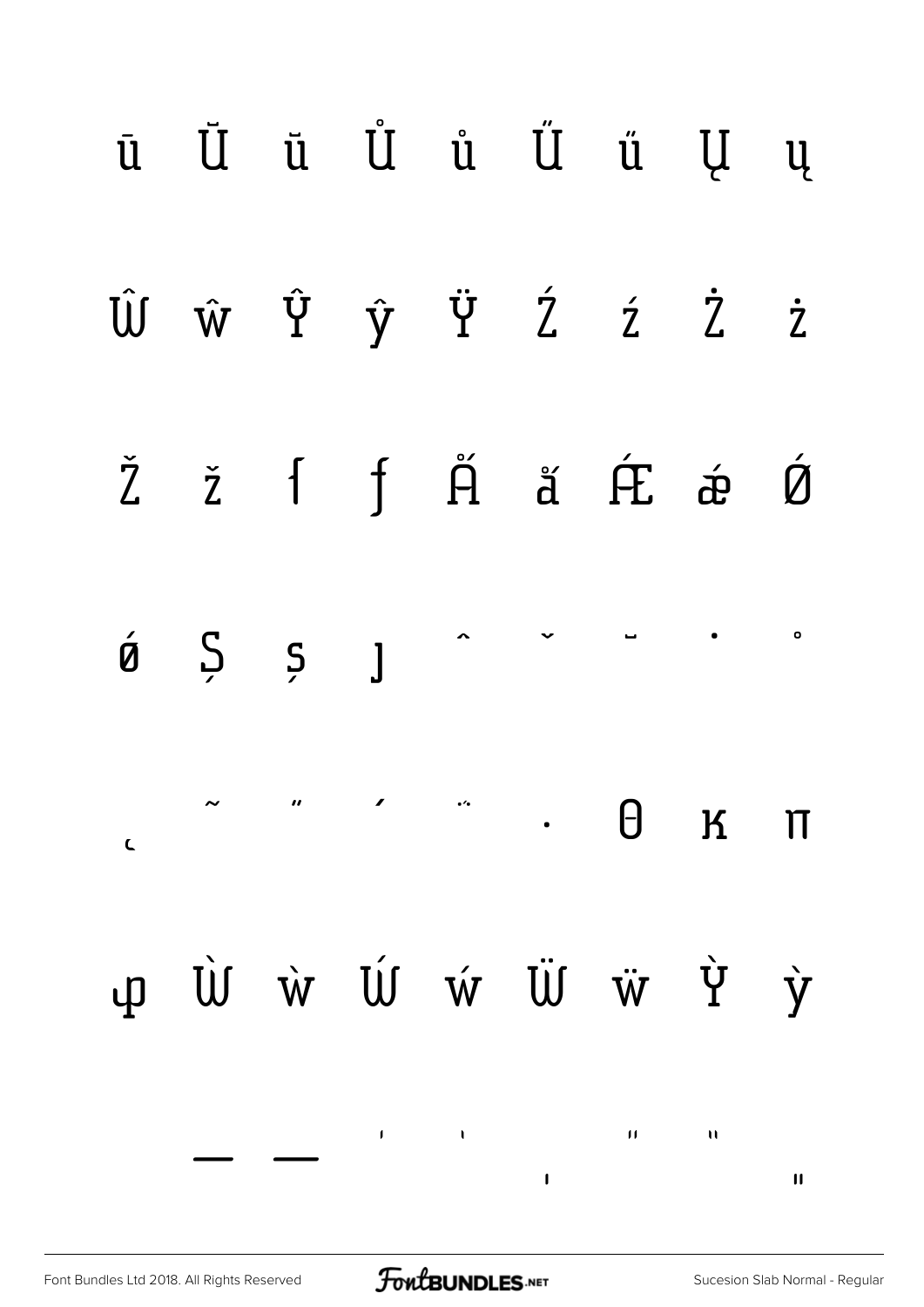|  |  | $\dagger$ $\dagger$ . $\%$ $\cdot$ $\cdot$ $\ $ $p$                                                                                                                                                                                                                                                                 |  |  |
|--|--|---------------------------------------------------------------------------------------------------------------------------------------------------------------------------------------------------------------------------------------------------------------------------------------------------------------------|--|--|
|  |  |                                                                                                                                                                                                                                                                                                                     |  |  |
|  |  |                                                                                                                                                                                                                                                                                                                     |  |  |
|  |  | 8 9 Ø F E M P E Nº                                                                                                                                                                                                                                                                                                  |  |  |
|  |  | $\begin{array}{ccccc}\n\text{P} & \text{SM} & \text{TM} & \text{\Omega} & \text{\Theta} & \frac{1}{3} & \frac{2}{3} & \frac{1}{8} & \frac{3}{8}\n\end{array}$                                                                                                                                                       |  |  |
|  |  | $\frac{5}{8}$ $\frac{1}{8}$ $\frac{1}{8}$ $\frac{1}{1}$ $\frac{5}{1}$ $\frac{5}{1}$ $\frac{5}{1}$ $\frac{1}{1}$ $\frac{5}{1}$ $\frac{1}{1}$ $\frac{1}{1}$ $\frac{1}{1}$ $\frac{1}{1}$ $\frac{1}{1}$ $\frac{1}{1}$ $\frac{1}{1}$ $\frac{1}{1}$ $\frac{1}{1}$ $\frac{1}{1}$ $\frac{1}{1}$ $\frac{1}{1}$ $\frac{1}{1}$ |  |  |
|  |  | $\approx$ $\neq$ $\leq$ $\geq$ $\diamond$ $\bullet$ 0 1 2                                                                                                                                                                                                                                                           |  |  |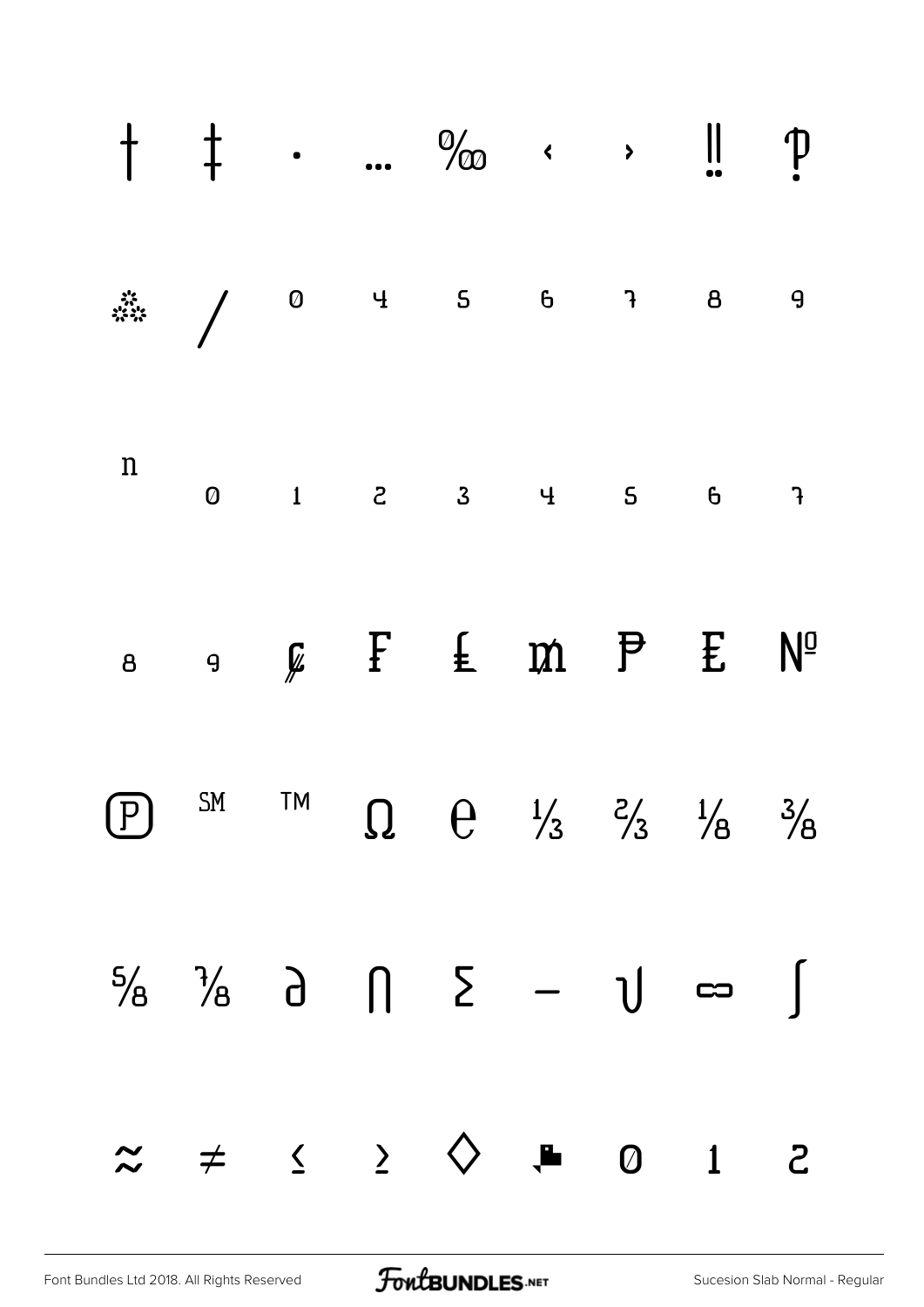|  |  | $3$ 4 5 6 7 8 9 $\overline{1}$ E                                            |  |  |
|--|--|-----------------------------------------------------------------------------|--|--|
|  |  | £ ¥ \$ ch Ch fi i & @                                                       |  |  |
|  |  | 0 Q G a á ā â ä à                                                           |  |  |
|  |  | $\bar{a}$ $\alpha$ $\tilde{a}$ $\alpha$ $\alpha$ $\alpha$ $\alpha$ $\alpha$ |  |  |
|  |  | $3$ 4 5 6 7 8 9 4 ff                                                        |  |  |
|  |  | fi fl ffi ffl ft st .                                                       |  |  |

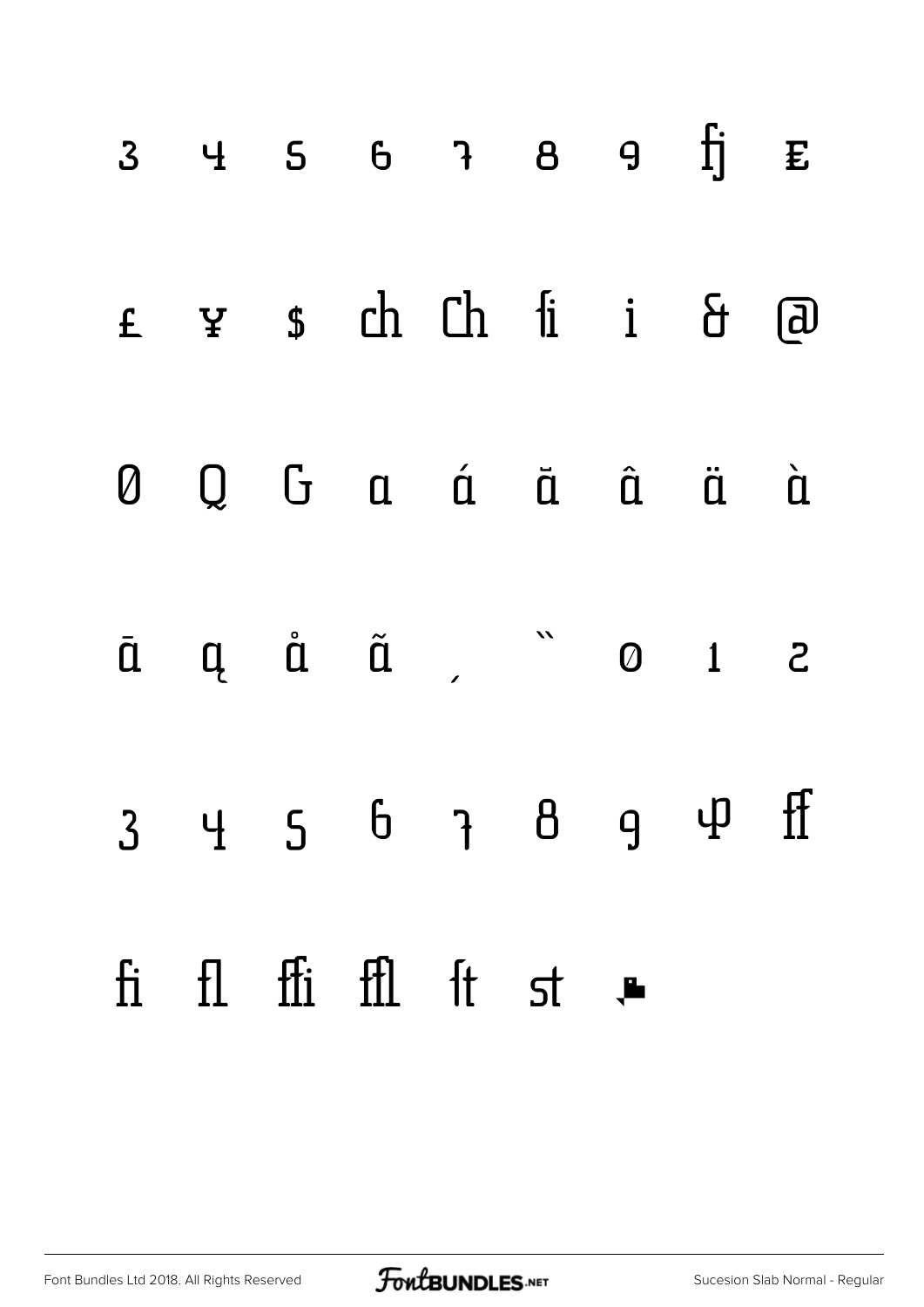#### Sucesion Slab Italic - Regular

**Uppercase Characters** 

## ABCDEFGHIJKLMNOPQRSTU UWXYZ

Lowercase Characters

## abcdefqhijklmnopqrstuvw x y z

**Numbers** 

### 0123456789

Punctuation and Symbols

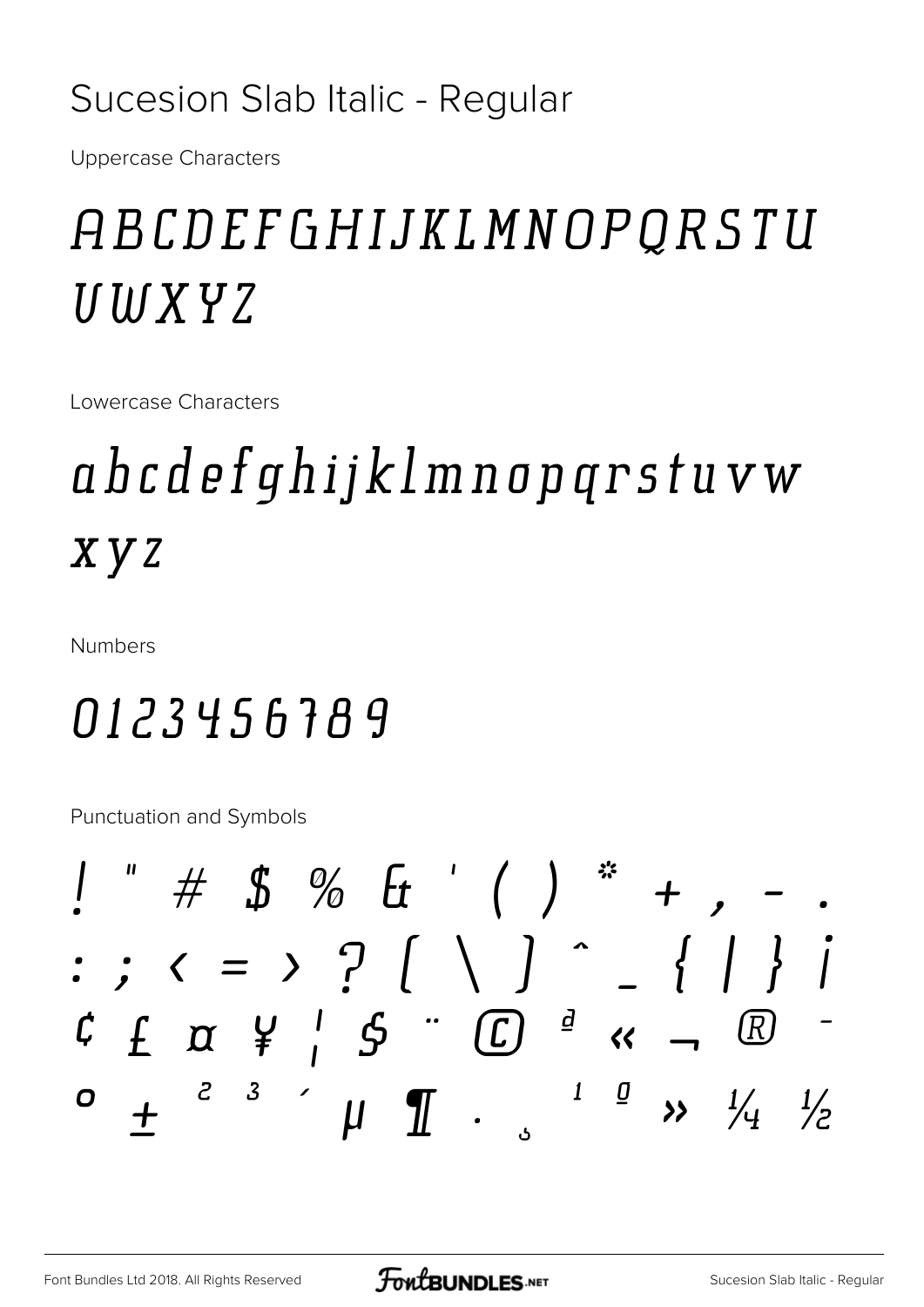All Other Glyphs

|  |  |  | $\dot{H}$ $\dot{H}$ $\dot{H}$ $\ddot{H}$ $\dot{H}$ $H$ $\ddot{E}$ $\dot{E}$                                                                                                                                                                         |  |
|--|--|--|-----------------------------------------------------------------------------------------------------------------------------------------------------------------------------------------------------------------------------------------------------|--|
|  |  |  | $\label{eq:2.1} \acute{E} \quad \  \  \, \acute{E} \quad \  \  \, \dot{E} \quad \  \  \, \grave{I} \quad \  \  \, \acute{I} \quad \  \  \, \acute{I} \quad \  \  \, \acute{I} \quad \  \  \, \acute{I} \quad \  \, \acute{D} \quad \  \, \acute{N}$ |  |
|  |  |  | $\begin{array}{ccccccccccccc} \dot O & \dot O & \dot O & \ddot O & \dot O & \times & \mathcal{Q} & \dot U & \dot U \end{array}$                                                                                                                     |  |
|  |  |  | $\hat{U} \quad \  \  \, \ddot{U} \quad \  \, \acute{Y} \quad \  \, \rho \quad \  \  \, \beta \quad \  \  \, \dot{a} \quad \  \  \, \acute{a} \quad \  \  \, \acute{a} \quad \  \, \acute{a}$                                                        |  |
|  |  |  | äåæçèéê ëi                                                                                                                                                                                                                                          |  |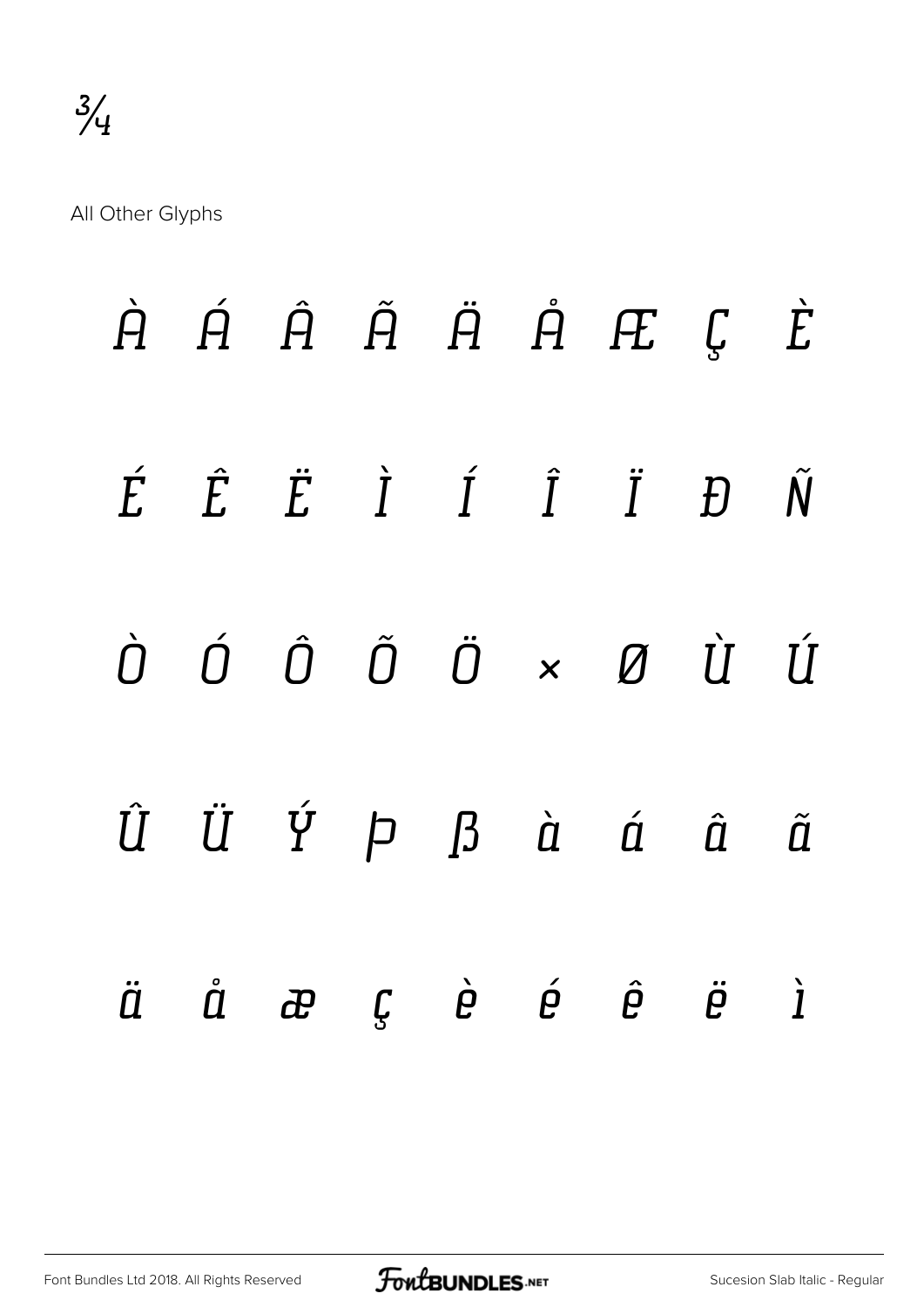| $i$ $i$ $i$ $d$ $\tilde{n}$ $\dot{o}$ $\tilde{o}$ $\tilde{o}$                                                                                                                                                                                       |  |  |  |  |
|-----------------------------------------------------------------------------------------------------------------------------------------------------------------------------------------------------------------------------------------------------|--|--|--|--|
| $\ddot{\sigma}$ $\div$ $\sigma$ $\dot{u}$ $\dot{u}$ $\ddot{u}$ $\dot{u}$ $\dot{y}$ $\dot{p}$                                                                                                                                                        |  |  |  |  |
| $\ddot{y}$ $\ddot{A}$ $\ddot{a}$ $\ddot{H}$ $\ddot{a}$ $\ddot{H}$ $\ddot{q}$ $\ddot{c}$                                                                                                                                                             |  |  |  |  |
| $\hat{\mathcal{L}}\qquad \hat{\mathcal{L}}\qquad \hat{\mathcal{L}}\qquad \hat{\mathcal{L}}\qquad \hat{\mathcal{L}}\qquad \check{\mathcal{L}}\qquad \check{\mathcal{L}}\qquad \check{\mathcal{D}}\qquad \check{\mathcal{d}}\qquad \hat{\mathcal{D}}$ |  |  |  |  |
| $\vec{d}$ $\vec{E}$ $\vec{e}$ $\vec{E}$ $\vec{e}$ $\vec{E}$ $\vec{e}$ $\vec{E}$ $e$                                                                                                                                                                 |  |  |  |  |
| $\check{E}$ $\check{\varrho}$ $\hat{G}$ $\check{g}$ $\check{G}$ $\check{g}$ $\check{G}$ $\check{g}$ $\check{G}$                                                                                                                                     |  |  |  |  |
| $g$ $\hat{H}$ $\hat{h}$ $\hat{H}$ $\hat{h}$ $\hat{I}$ $\hat{I}$ $\hat{I}$ $\hat{I}$                                                                                                                                                                 |  |  |  |  |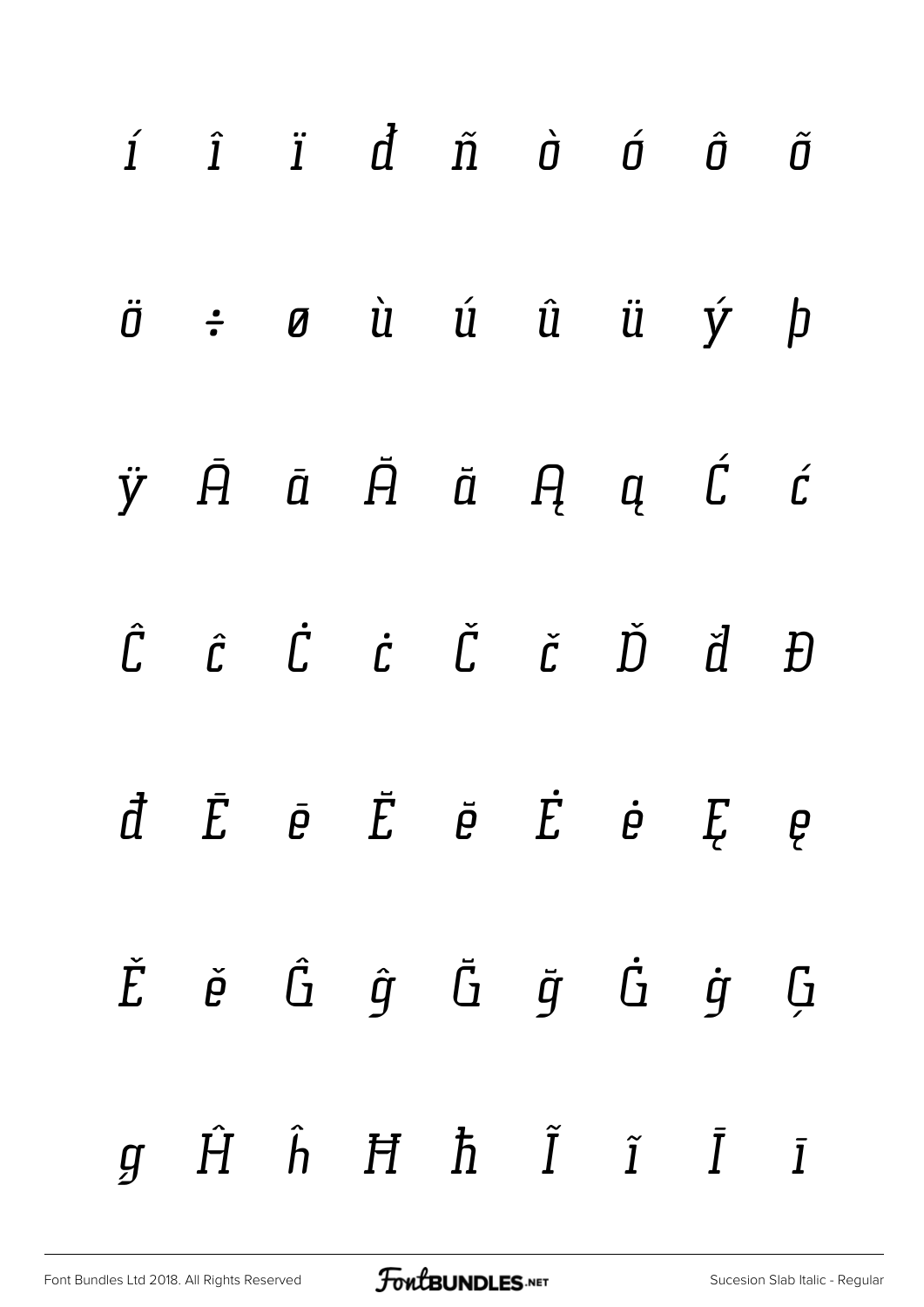|  | $\begin{array}{cccccccccccccc} \bar{I} & \bar{I} & I & I & I & I & I & J & I \end{array}$                                                                                                                                                                                                                                                                                                                                                    |  |  |  |
|--|----------------------------------------------------------------------------------------------------------------------------------------------------------------------------------------------------------------------------------------------------------------------------------------------------------------------------------------------------------------------------------------------------------------------------------------------|--|--|--|
|  | $j$ K K K Í Í L Í $\check{L}$                                                                                                                                                                                                                                                                                                                                                                                                                |  |  |  |
|  | $\check{I}$ $\dot{L}$ $\dot{L}$ $\dot{L}$ $\dot{L}$ $\dot{M}$ $\dot{M}$ $\dot{M}$ $\dot{M}$ $\dot{M}$                                                                                                                                                                                                                                                                                                                                        |  |  |  |
|  | $\check{N}$ $\check{n}$ $\hat{n}$ $\check{N}$ $\check{\eta}$ $\bar{0}$ $\bar{0}$ $\check{\sigma}$ $\check{\sigma}$                                                                                                                                                                                                                                                                                                                           |  |  |  |
|  | $\Huge \ddot{\textbf{0}}\hspace{1.9cm} \Huge \ddot{\textbf{0}}\hspace{1.9cm} \Huge \Huge \qquad \qquad \textbf{E}\hspace{1.9cm} \Huge \qquad \qquad \textbf{E}\hspace{1.9cm} \Huge \qquad \qquad \textbf{E}\hspace{1.9cm} \Huge \qquad \qquad \textbf{f}\hspace{1.9cm} \Huge \qquad \qquad \textbf{f}\hspace{1.9cm} \Huge \qquad \qquad \textbf{f}\hspace{1.9cm} \Huge \qquad \qquad \textbf{f}\hspace{1.9cm} \Huge \qquad \qquad \textbf{f$ |  |  |  |
|  | $\check{r}\quad \  \  \acute{S}\quad \  \  \acute{S}\quad \  \  \acute{S}\quad \  \  \, \acute{S}\quad \  \  \, \underline{S}\quad \  \  \, \underline{S}\quad \  \  \, \check{S}\quad \  \  \, \check{S}$                                                                                                                                                                                                                                   |  |  |  |
|  | $\begin{array}{cccccccccc} T & f & \check T & \check t & T & t & \tilde U & \tilde u & \bar U \end{array}$                                                                                                                                                                                                                                                                                                                                   |  |  |  |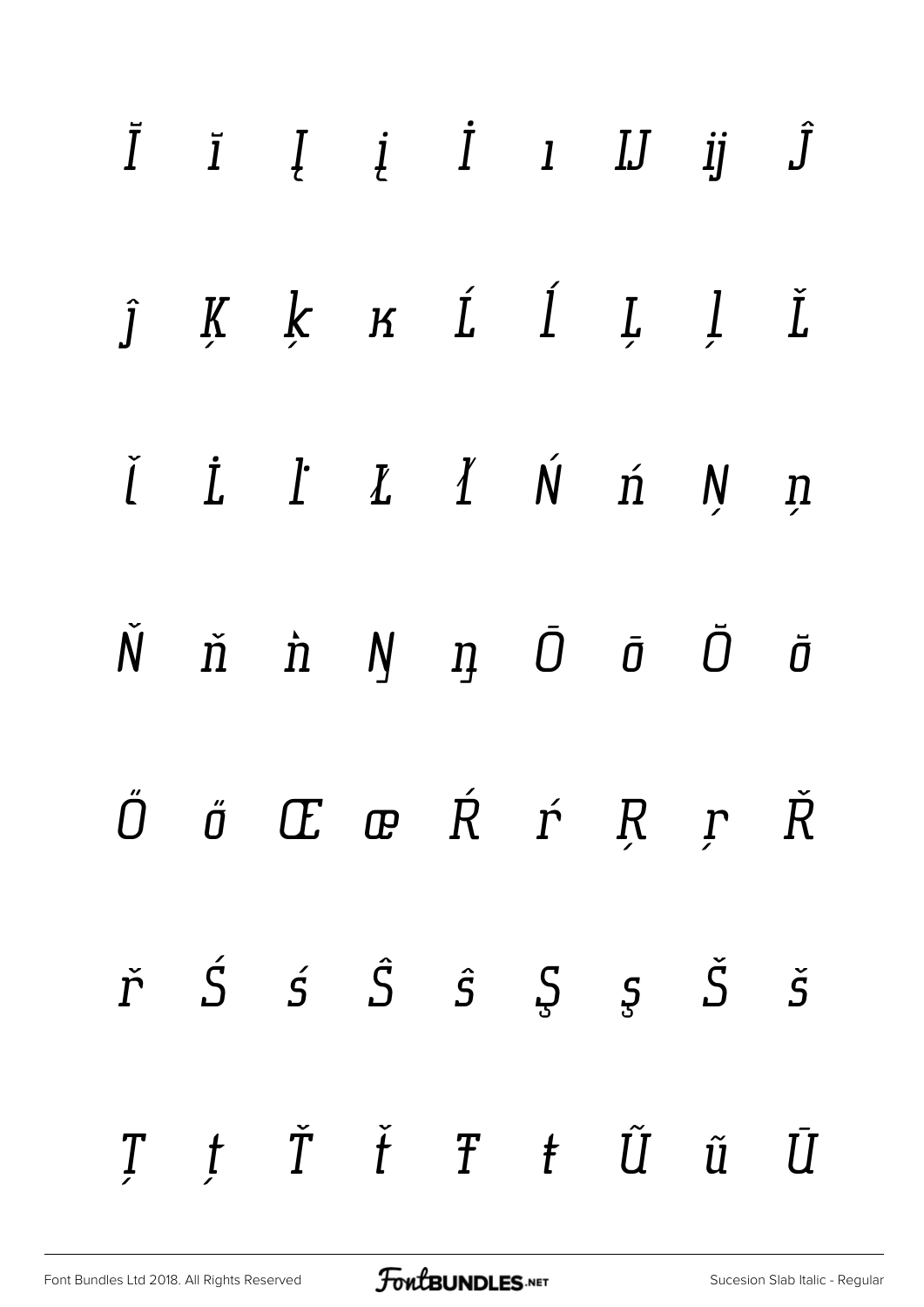|            |  |  | ū Ū ū Ů ů Ű ű Ų ų                                                                                                                                                                                                                                                                                                                                                                                                                                                    |  |
|------------|--|--|----------------------------------------------------------------------------------------------------------------------------------------------------------------------------------------------------------------------------------------------------------------------------------------------------------------------------------------------------------------------------------------------------------------------------------------------------------------------|--|
|            |  |  | $\hat{U} \quad \hat{w} \quad \hat{Y} \quad \hat{y} \quad \hat{Y} \quad \hat{Z} \quad \hat{z} \quad \hat{Z}$                                                                                                                                                                                                                                                                                                                                                          |  |
|            |  |  | Žží f j Ä á Ét á Ó                                                                                                                                                                                                                                                                                                                                                                                                                                                   |  |
|            |  |  | $\begin{array}{ccccccccccccccccc} \mathcal{A} & \mathcal{B} & \mathcal{B} & \mathcal{B} & \mathcal{A} & \mathcal{A} & \mathcal{A} & \mathcal{A} & \mathcal{A} & \mathcal{A} & \mathcal{A} & \mathcal{A} & \mathcal{A} & \mathcal{A} & \mathcal{A} & \mathcal{A} & \mathcal{A} & \mathcal{A} & \mathcal{A} & \mathcal{A} & \mathcal{A} & \mathcal{A} & \mathcal{A} & \mathcal{A} & \mathcal{A} & \mathcal{A} & \mathcal{A} & \mathcal{A} & \mathcal{A} & \mathcal{A}$ |  |
| $\epsilon$ |  |  | $\ldots$ . $\theta$ $\kappa$ $\pi$                                                                                                                                                                                                                                                                                                                                                                                                                                   |  |
|            |  |  | p Ù ẁ Ú ẃ Ü ẁ ỳ ỳ                                                                                                                                                                                                                                                                                                                                                                                                                                                    |  |
|            |  |  |                                                                                                                                                                                                                                                                                                                                                                                                                                                                      |  |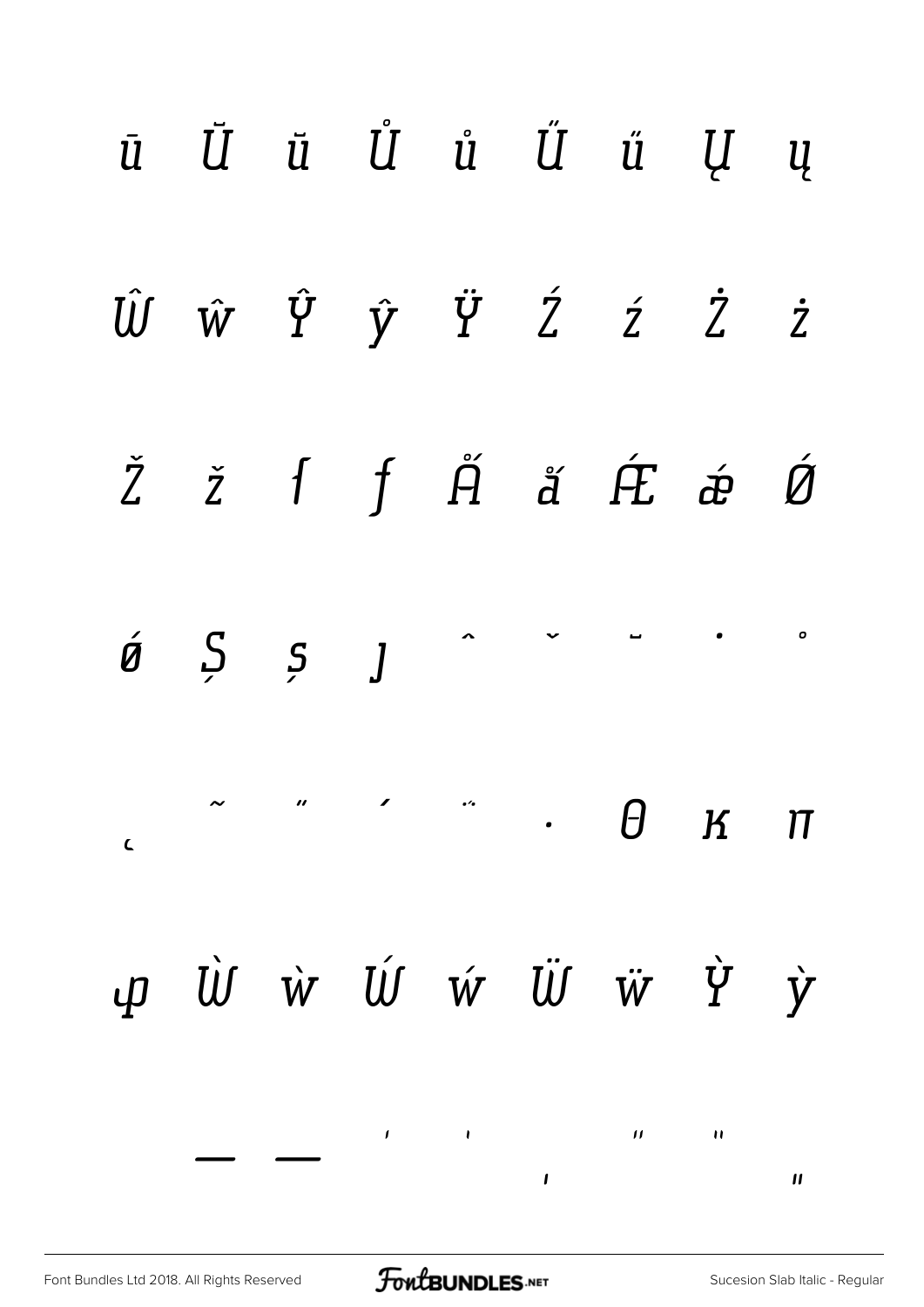